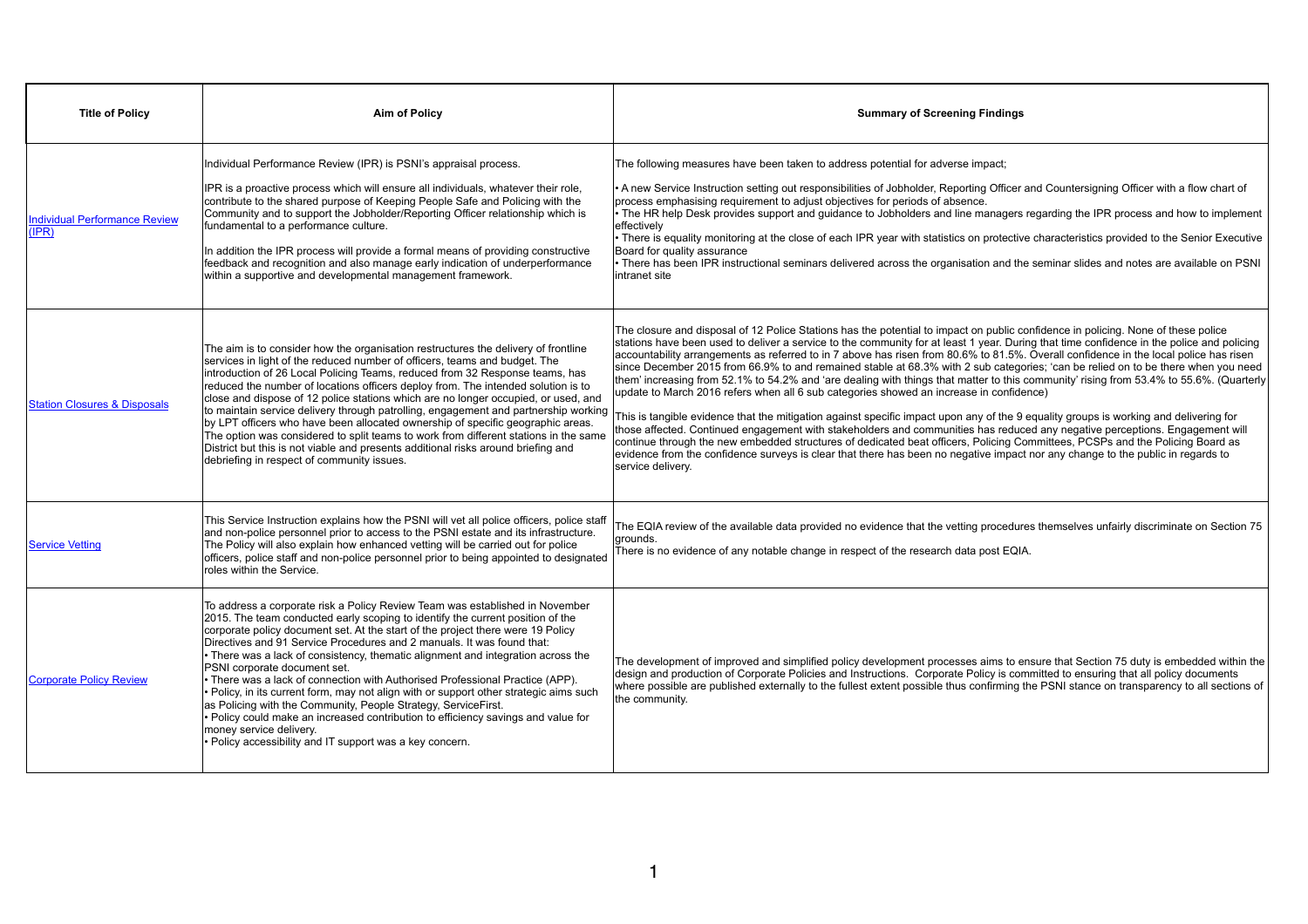| <b>Covert Surveillance of Legal</b><br><b>Consultations</b>                                      | This Service Instruction sets out the position of the Police Service regarding the<br>steps to be taken in relation to any material which is obtained by virtue of covert<br>surveillance of legal consultations. Legal privilege is a fundamental aspect of the<br>right to a fair trial.                                                                                                                                                                                                                                                                                                              | This policy applies<br>utilised therefore th                                                                                                                                                                                       |
|--------------------------------------------------------------------------------------------------|---------------------------------------------------------------------------------------------------------------------------------------------------------------------------------------------------------------------------------------------------------------------------------------------------------------------------------------------------------------------------------------------------------------------------------------------------------------------------------------------------------------------------------------------------------------------------------------------------------|------------------------------------------------------------------------------------------------------------------------------------------------------------------------------------------------------------------------------------|
| <b>Unsatisfactory Performance</b><br><b>Process - Police Officers</b>                            | This service instruction sets out the formal procedure for managing individual<br>performance, where informal supportive action within the appraisal process, has<br>failed to result in performance at the required standard.                                                                                                                                                                                                                                                                                                                                                                          | Although currently t<br>performance year.<br>In addition Data/Tre<br>Group & respective                                                                                                                                            |
| Transport, use, maintenance and<br>safety                                                        | The aim is to provide guidance in respect of the features, safe use and maintenance<br>of all vehicles armoured/unarmoured used by the Police Service of Northern Ireland<br>(PSNI).                                                                                                                                                                                                                                                                                                                                                                                                                    | It has been agreed<br>Policenet platform.<br>This aims to improv<br>The new guidance<br>The re-location of th<br>documents relating<br>In summary, the car<br>improved service de<br>There is insufficient<br>ongoing transport re |
| <b>Investigation of non-homicide</b><br>legacy cases                                             | The decision defines the corporate and consistent PSNI response to increasing<br>numbers of requests for investigations into non-fatal crimes throughout the period of<br>The Troubles.                                                                                                                                                                                                                                                                                                                                                                                                                 | This decision is the<br>Except in those cas<br>DNA technology), o<br>crimes from the per<br>provides the suppo                                                                                                                     |
| <b>Cancellation of HPDS Service</b><br><b>Procedure</b>                                          | This service instruction sets out the formal procedure for managing officers on the<br>national High Potential Development Scheme. Scheme has now closed and only 4<br>officers remain on programme                                                                                                                                                                                                                                                                                                                                                                                                     | Scheme has closed                                                                                                                                                                                                                  |
| <b>Cancellation of Service Procedure</b><br><b>Probationer Sergeant Below</b><br><b>Standard</b> | This service instruction sets out the formal procedure for managing probationer Sgts<br>who are below standard. This policy is no longer required as there is a new<br>Unsatisfactory Performance Service Instruction applicable to all officers up to the<br>rank of Chief Supt.                                                                                                                                                                                                                                                                                                                       | This policy is no lor<br>rank of Chief Supt.                                                                                                                                                                                       |
| <b>Anti Fraud &amp; Response Plan</b>                                                            | The aim of the service instruction is to outline the areas of responsibility for<br>managing the risk of fraud and the procedures to be followed in the event of fraud,<br>or attempted fraud, being suspected. The instruction sets out the hierarchy of<br>reporting for a suspicion on fraud. This relates purely to fraud/theft being committed<br>against PSNI and does not impact on wider reporting of Fraud by the Public.<br>The Department of Finance set out the requirements for all public bodies in this<br>area, and the service instruction is PSNI interpretation of these guidelines. | The service instruct<br>should they come a<br>reporting requireme<br>process is carried c                                                                                                                                          |

es to surveillance of persons conducting legal consultations irrespective of any Section 75 groupings.This is minimally there would be insufficient data to accurately reflect and impact on Section 75 groupings.

ly there is no evidence of adverse impact on any Section 75 groups PSNI conduct Equality monitoring at end of each

Trend analysis is conducted as part of organisational reviews including presentation to Strategic Diversity Steering ve committee's if/when a trend is evident.

ed that the information contained within this reviewed Service Instruction should be re issued as guidance via the PSNI

rove awareness, transparency and accessibility in order to ensure robust accountability measures are in place. te document will ensure that current, relevant information is readily available to those responsible for implementation. If the Guidance to Policenet is a proactive measure aimed at ensuring ease of access to this and other relevant

ng to the PSNI's Procurement and Contract Management procedures.

cancellation of Service Procedure, development of the new guidance and re-location within Policenet is viewed as an delivery.

ent evidence to indicate any impact on Section 75 groups, where evidence is identified this will be addressed as part of t reviews.

he first time that the formal position of the PSNI has been set out. It is not a change in policy, practice or direction. cases where credible opportunities to progress the original investigation were known to exist (eg through developing , or pursuant to a statutory requirement (eg referral from the DPP under Section 35(5) of the Justice Act, non-fatal beriod of The Troubles have not been subject to further investigation. This decision formally ratifies that position and porting rationale for it.

sed and only 4 offices remain on programme.

Ionger required as there is a new Unsatisfactory Performance Service Instruction applicable to all officers up to the

uction does not distinguish between any of the Section 75 groupings; it sets out the requirements on staff and officers e across an instance where a suspicion of attempted or actual fraud against PSNI has occurred. The actions and ments are standard for any instance that meets the criteria of Fraud/Bribery. There is no distinction made in how the d out or should be carried out that would differ across any of the section 75 groupings.